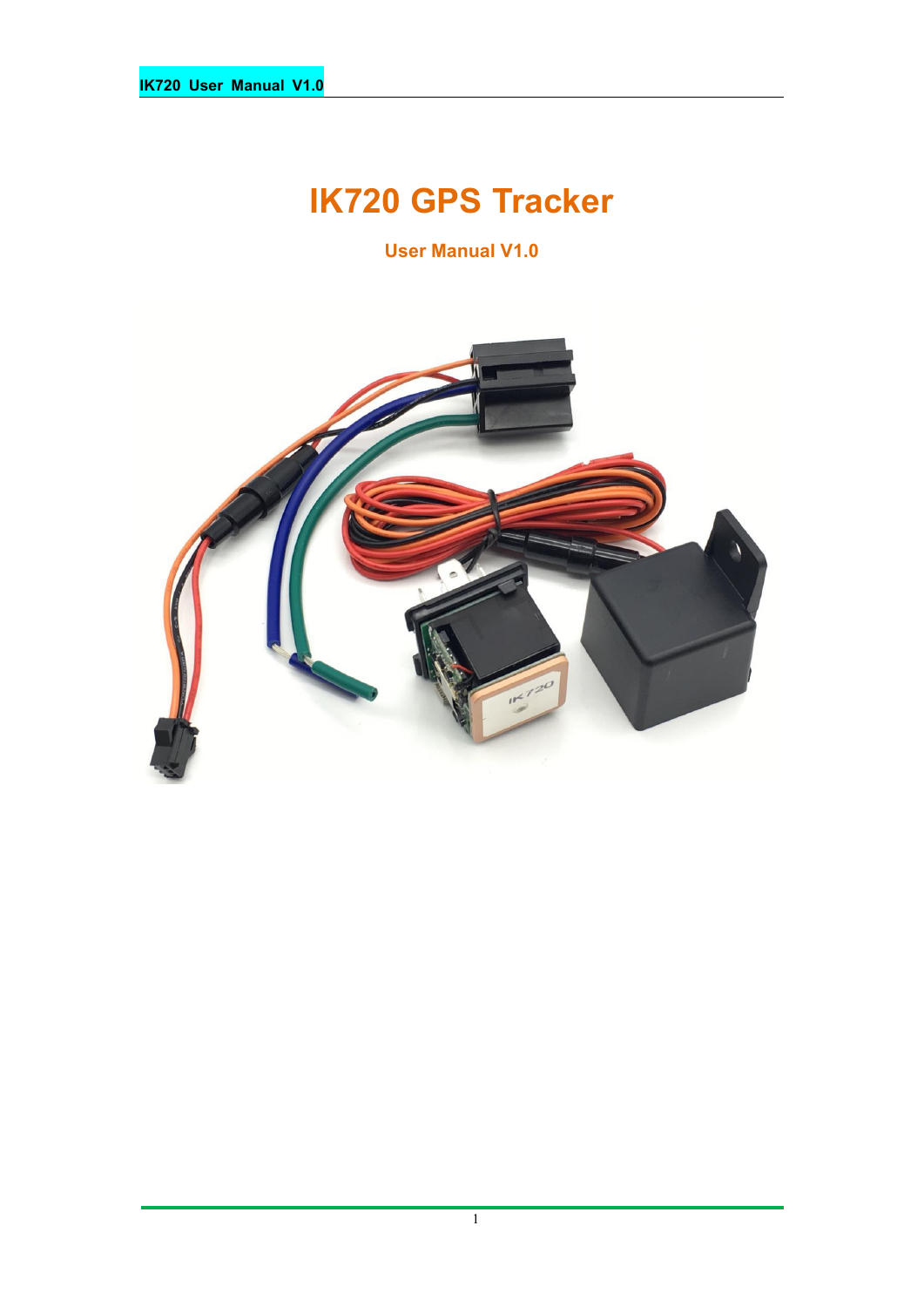## **Preface**

Congratulations on choosing the icar GPS IK720 asset GPS tracker. This manual shows how to easily program and setup the tracker for best results. Make sure to read this manual carefully before using this product, so as to avoid delays or confusion with it's operation. Please note that specifications and instructions are subject to change without notice to facilitate product improvement. Updates and changes will be integrated into the latest release. The manufacturer assumes no responsibility for any errors or omissions in outdated documents.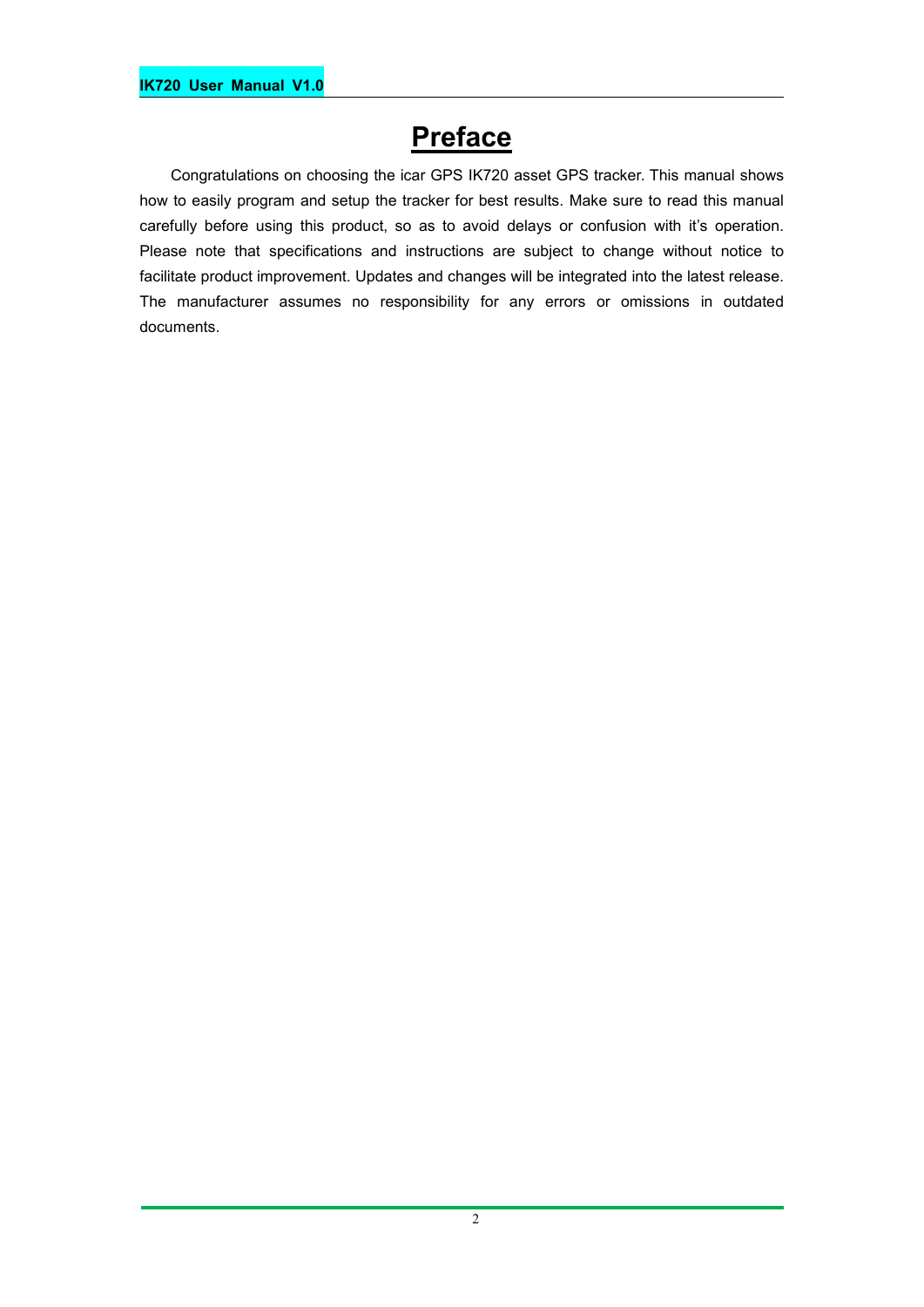## **1. Overview**

IK720 is a Vehicle GPS tracker looks like a Relay.

#### **2. Features**

- Real-timing tracking
- **•** GPS+WiFi Positioning
- **•** History record check
- Geo-Fence alarm
- Low battery alarm
- Power saving mode
- PC & Mobile App tracking
- Mini Hidden
- IP65 Water resistant
- **•** ACC Detection

#### **3. Applications**

- Vehicle tracking
- Motorcycle tracking
- E-bike tracking

#### **4. Specifications**

| <b>Item</b>                 | <b>Specifications</b>              |  |
|-----------------------------|------------------------------------|--|
| Dimension                   | 31*31*57 mm                        |  |
| Weight                      | 29.3 <sub>g</sub>                  |  |
| <b>Voltage Value</b>        | $10-40V$                           |  |
| Backup battery              | 3.7 V 80mAh                        |  |
| Power consumption           | 40mA standby current               |  |
| Working temperature         | $-20^{\circ}$ C to 65 $^{\circ}$ C |  |
| <b>Item</b>                 | <b>Specifications</b>              |  |
| <b>Cellular Bands</b>       | GSM: 850/900/1800/1900Mhz          |  |
| Positioning                 | GPS, AGPS, LBS                     |  |
| <b>Tracking Sensitivity</b> | $-162$ dBm                         |  |
| Sensor                      | Accelerometer                      |  |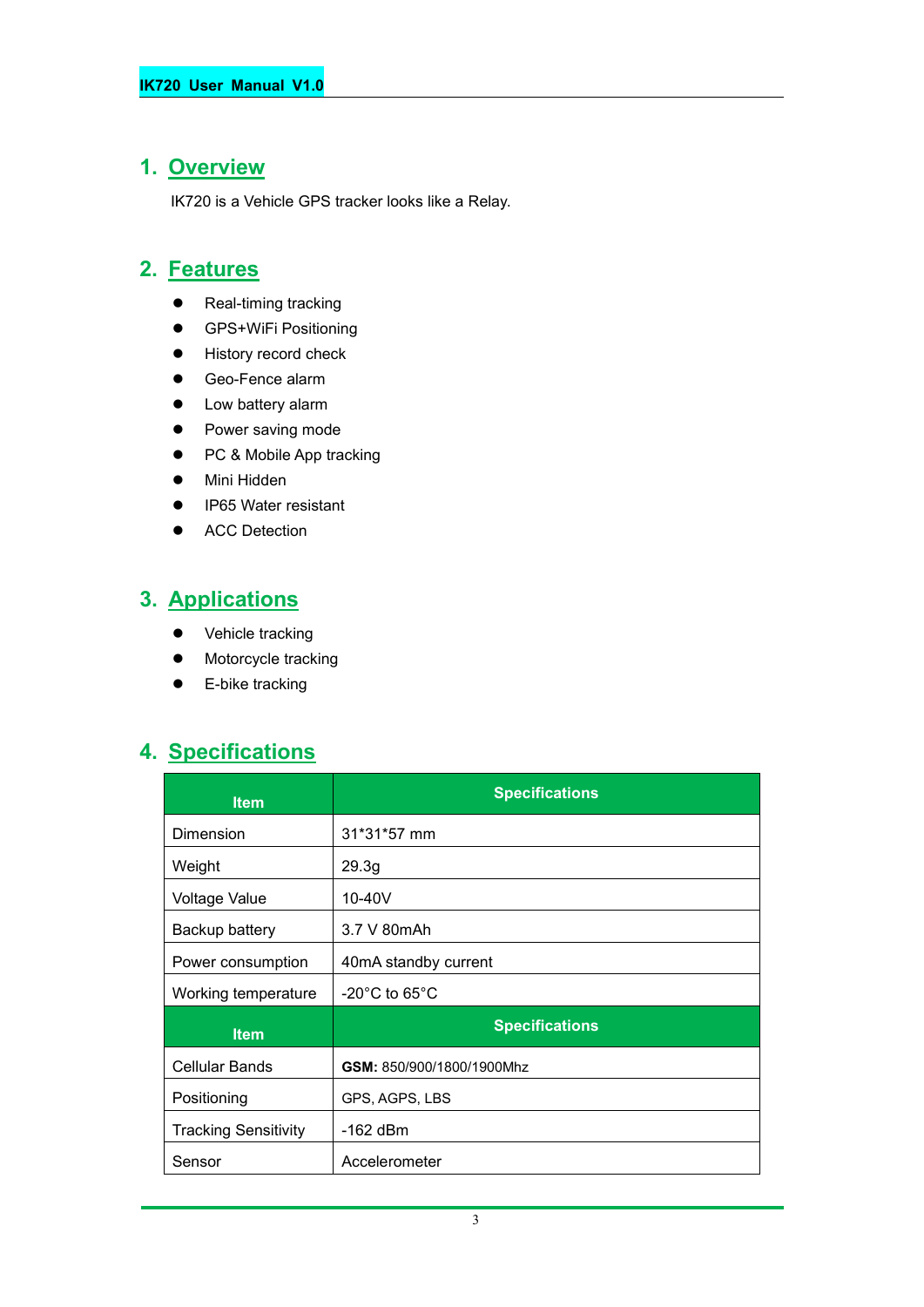#### **IK720 User Manual V1.0**

| ED                 | RED/GREEN/BLUE |
|--------------------|----------------|
| SIM Card interface | Nano SIM       |
| Waterproof         | IP65           |

#### **5. IK720 interface**



NOTE: Working voltage: 10-40V DC, please find professional repair man or 4S store to install the device!

#### **6. In the box**

- 1\* IK720 GPS Tracker
- 1\* Quick Start Guide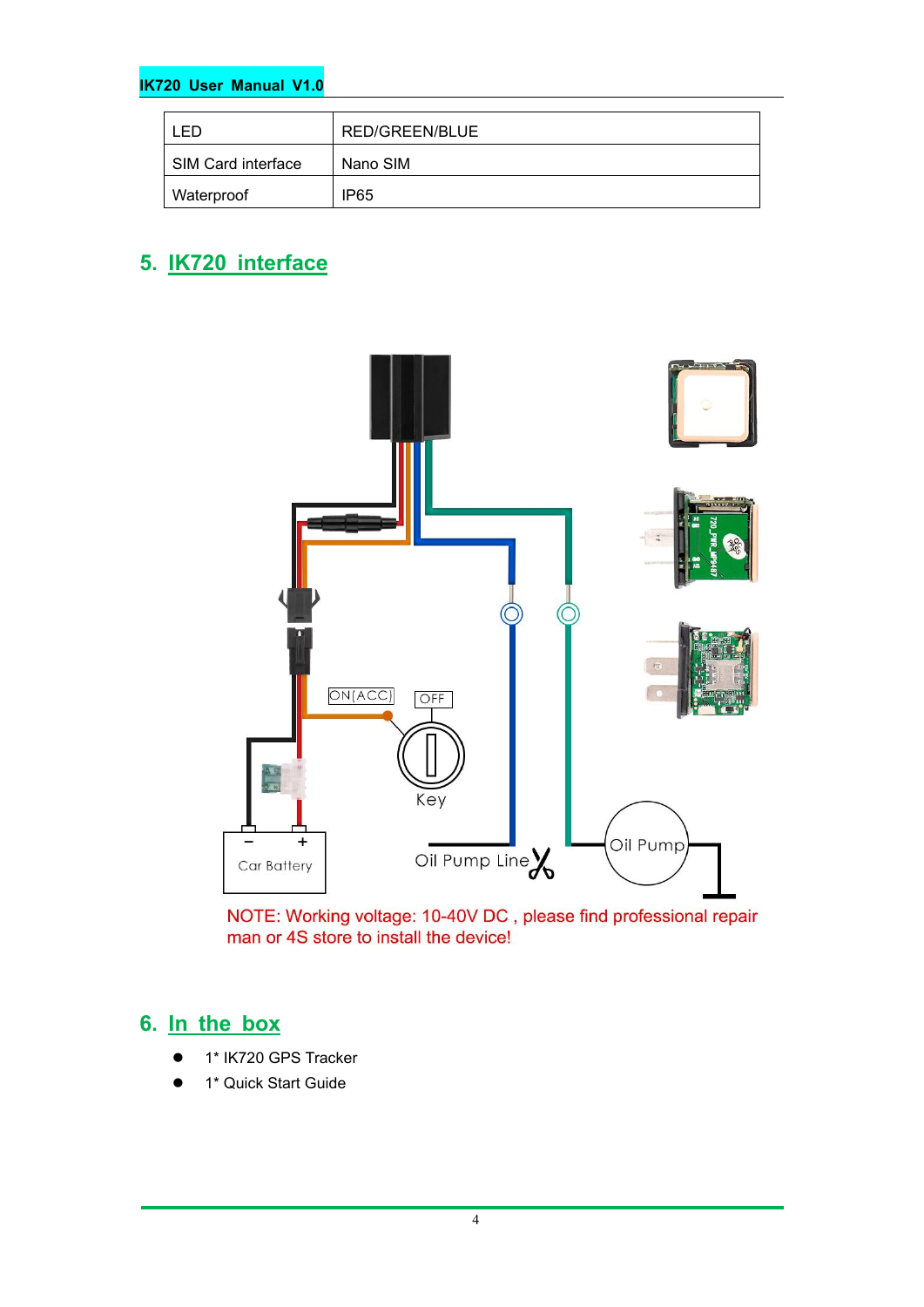#### **7. Installation**

#### **7.1 SIM Card installation**

- Get ready a **Nano Sim Card** that support **GSM&GPRS** with30MB data per month
- Open the top housing
- $\bullet$  Insert **Sim card** to sim card slot correctly
- Devices would turn on autoly (green led will blinking).
- After that the device will be ready.

#### **7.2 LED Indications**

|                   | Flash                       | Fix      | Эff                                         |
|-------------------|-----------------------------|----------|---------------------------------------------|
| Green Light       | GSM/GPRS conversation start |          | No GPRS signal   Power off or in sleep mode |
| <b>Blue Light</b> | GPS location successful     |          | No GPRS signal   Power off or in sleep mode |
| Red Light         |                             | charging | Full battery or charged full                |

### **8. SMS Commands List**

| Function            | Command Format                                | <b>Reply</b>    | for example                               |
|---------------------|-----------------------------------------------|-----------------|-------------------------------------------|
|                     | apn+123456+space+content                      | apn ok          | apn123456 cmnet                           |
| <b>APN</b>          | apnuser+123456+space+content                  | apnuser ok      |                                           |
|                     | apnpasswd+123456+space+content                | apnpasswd ok    |                                           |
| admin<br>number     | admin123456+space+admin phone number admin ok |                 | admin123456 186********                   |
| Domain              | SZCS, 123456, DOMAIN=a.icargps.net: 7700      | Domain ok       | SZCS,123456,DOMAIN=a.icargp<br>s.net:7700 |
| upload<br>frequency | Upload123456 time(unit/s)                     | <b>OK</b>       | Upload123456 10                           |
| Arm                 | <b>SF</b>                                     | <b>SF OK</b>    | <b>SF</b>                                 |
| Disarm              | <b>CF</b>                                     | CF OK           | CF                                        |
| Position            | where                                         | Google map Link | where                                     |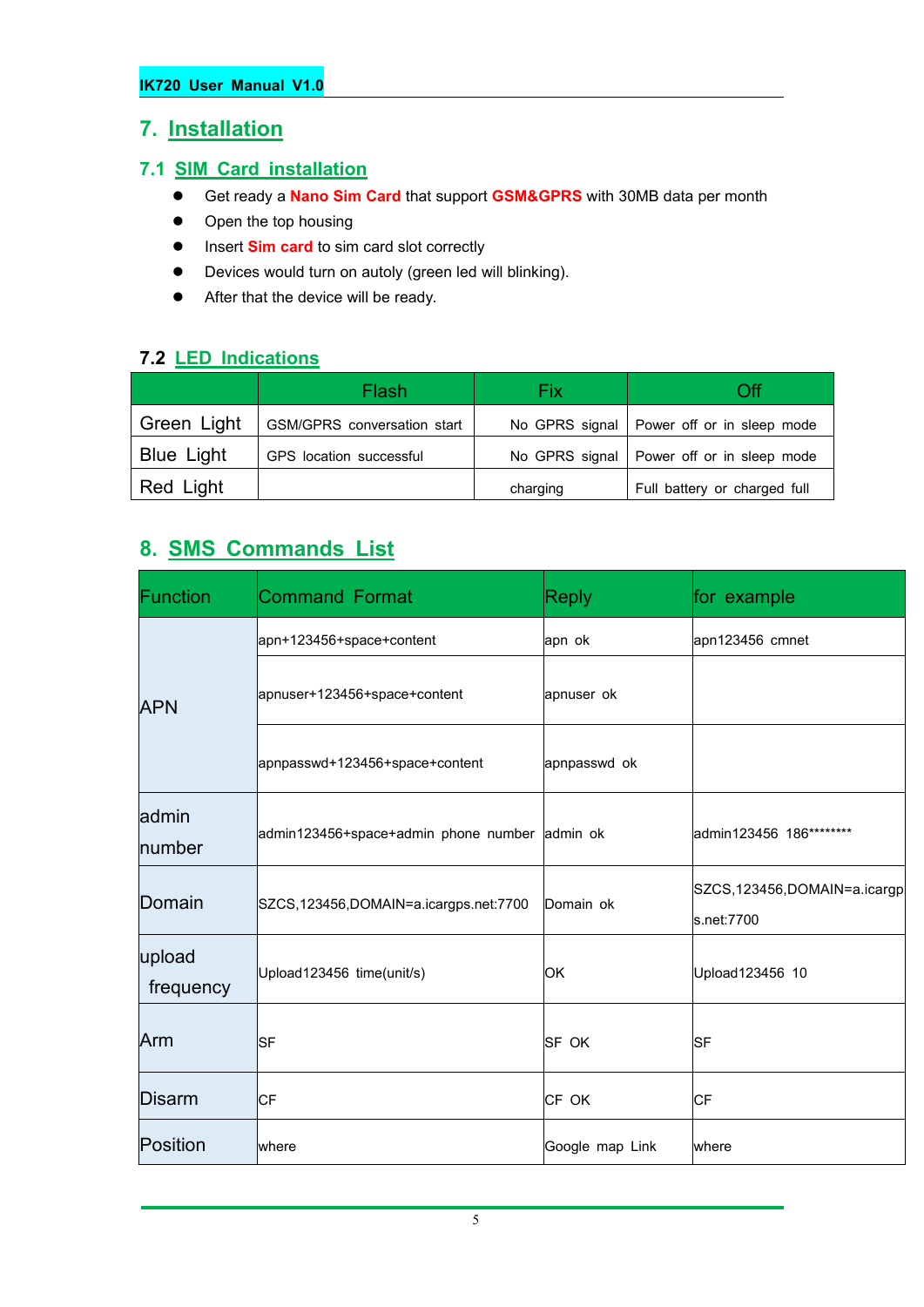#### **IK720 User Manual V1.0**

| Cut oil                    | 555        | Cut oil ok                           | 555        |
|----------------------------|------------|--------------------------------------|------------|
| Resume oil                 | 666        | Resume oil ok                        | 666        |
| <b>Restart Devic</b><br>le | <b>RST</b> | Device would restart i<br>mmediately | <b>RST</b> |
| <b>Check</b>               | Param1     | details of device                    | Param1     |
| Status                     | Status     | Status of device                     | Status     |
| Back to facto<br>ry        | Format     | OK                                   | Format     |

#### **9. App & PC Tracking platform**

#### **9.1 App install & Login**

 Search "**ICAR GPS**" in Google Play or iOS store(or scan the following QR code) to download the Mobile APP;



- Choose the" Login by Device No.,
- Input your device's ID number and password(default is 123456) to login.

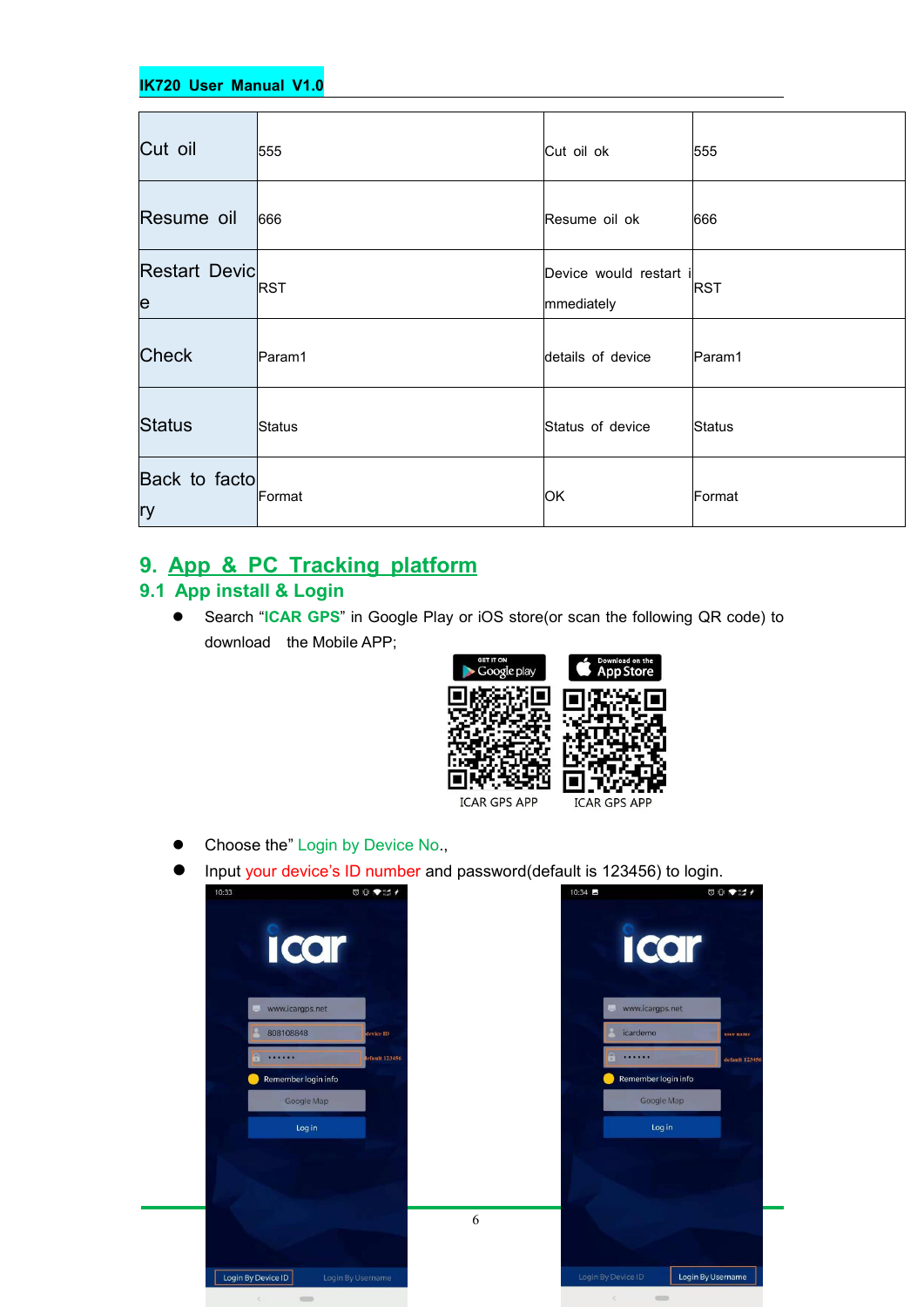- Choose the" Login by User name.,
- Input your user name and password(default is 123456) to login.

#### **9.2 PC login**

- Web: [www.ic](http://www.trackits.com)argps.net, Choose "**ID No**."
- Input your device's ID number and password(default is 123456) to log in



- Web: [www.ic](http://www.trackits.com)argps.net, Choose "**Account**"
- Input user name and password(default is 123456) to log in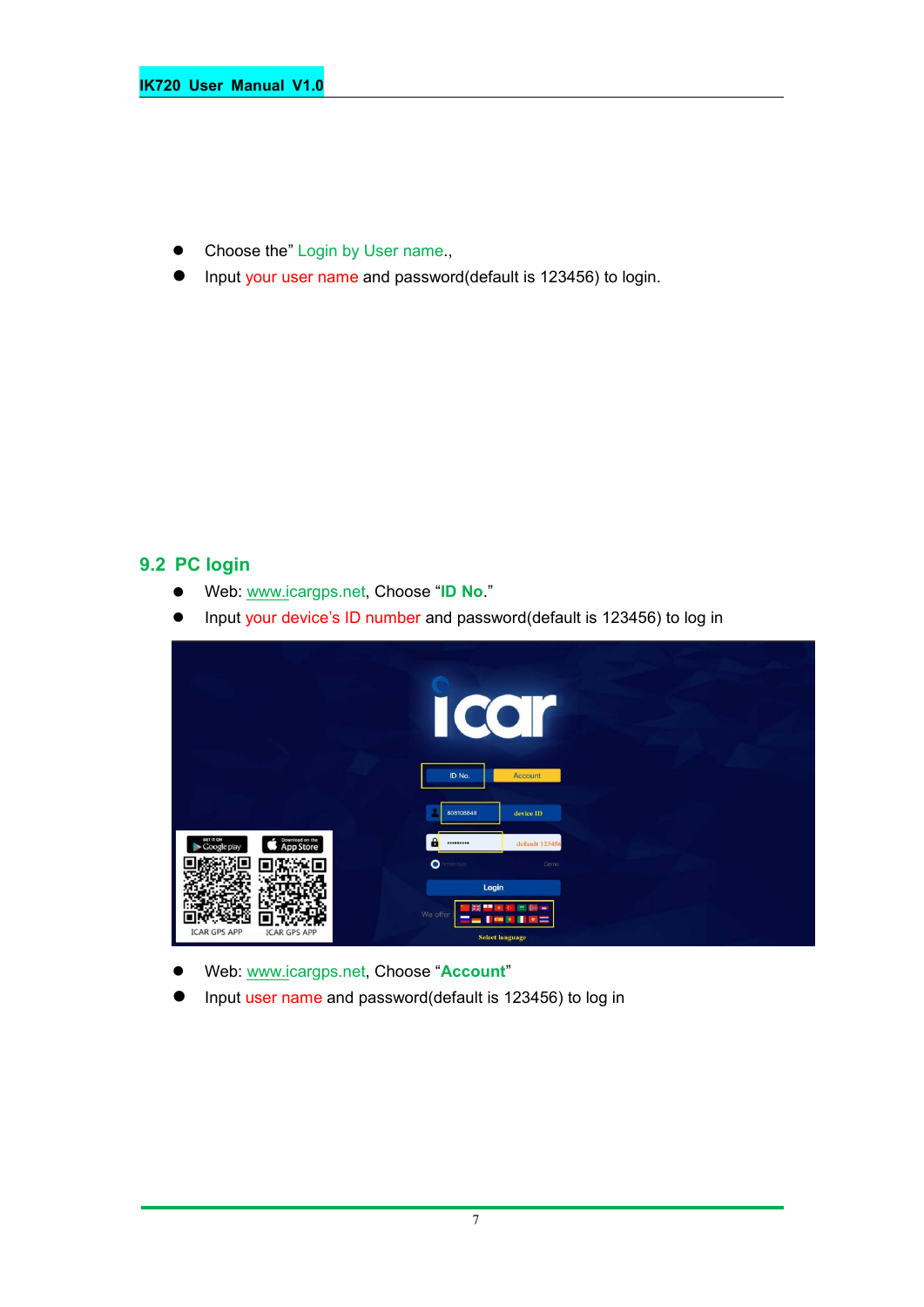|                                                          | $\bullet$<br>$\overline{\mathbf{C}}$<br>$\Box$<br>ID No.<br>Account |  |
|----------------------------------------------------------|---------------------------------------------------------------------|--|
|                                                          | icardemo<br>user name                                               |  |
| GET IT ON<br>Download on the<br>App Store<br>Google play | default 123456<br><br>$\bullet$<br>erenber<br>Demo                  |  |
| <b>ICAR GPS APP</b><br><b>ICAR GPS APP</b>               | Login<br>We offer<br>select language                                |  |

#### **10. FAQ**

- Q:**Start up Fail?**
- A:Check the device power on or not.
- Q:**The device can notobtain location information?**
- A: Place the unit at the open area to test.
- Q:**How to choose SIM card?**
- A: the SIM card must support GSM&GPRS, and ensure t hat the card has enough currency and credit.
- Q: **How to use in the foreign countries?**
- A: please set the APN before use, please edit the text "A PN123456 CMNET " and send it to the SIM card of the d evice, CMNET is Chinese operator's APN, Replace the corr esponding APN when use in other countries, APN details,